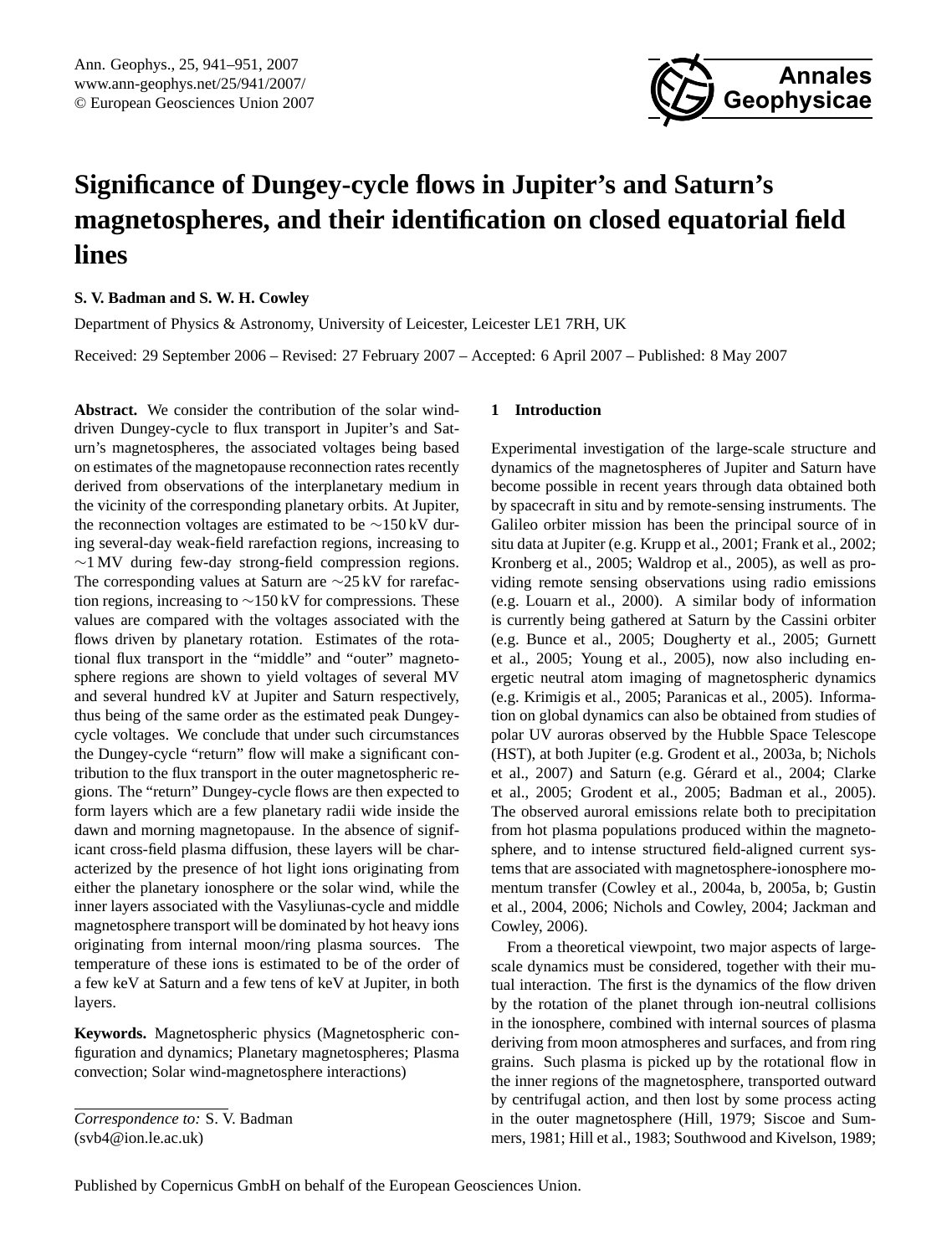

direction toward the Sun at the bottom of the figure, dawn to the left, **Fig. 1.** Sketch of the flows in the jovian equatorial plane, with the and dusk to the right. Solid lines with arrows show plasma streamlines, while dashed lines with arrows show streamlines which separate flow regions with differing origins and characteristics as indicated. Dashed lines with "X"s indicate X-type reconnection lines, while the solid line marked "O" indicates the O-type line of the Vasyliunas-cycle plasmoid which is ejected down-tail (which is a streamline). The dot-dashed line marked "P" is the outer boundary of the plasmoid, which asymptotes to the dusk tail magnetopause (from Cowley et al., 2003b).

Pontius, 1997; Bespalov et al., 2006). Vasyliunas (1983) suggested that mass-loaded flux tubes in the outer corotating region will generally be radially restrained on the dayside by the solar wind dynamic pressure, but may then stretch out down-tail as they rotate into the dusk sector, eventually pinching off to form a tailward-propagating plasmoid. The mass-reduced closed portions of these flux tubes then return to the dayside via dawn, where they again become massloaded by radial diffusion from the inner regions and stretch out once more as they rotate into the dusk sector. Here we refer to this process as the Vasyliunas-cycle. The second aspect of magnetospheric dynamics is the cyclical flow driven by the interaction between the magnetosphere and the solar wind. Here we assume from evidence at Earth that the interaction is mediated principally by magnetic reconnection occuring at the magnetopause, producing open flux tubes that are transported by the solar wind flow to the tail (e.g. Cowley et al., 2003a). The flux then returns sunward to the dayside following reconnection episodes in the tail to complete the transport cycle. This process was first described for the terrestrial magnetosphere by Dungey (1961), and is referred to here as the Dungey-cycle. In this note we discuss the relative magnitudes of the flux transport by rotational and Dungeycycle dynamics in Jupiter's and Saturn's magnetosphere, and indicate how the contribution of the Dungey-cycle may potentially be identified in equatorial flows. In the next section we discuss the nature of the overall flow system before estimating the contributions from the rotational and Dungeycycle flows in following sections.

#### **2 Equatorial flows**

Conceptual models of the large-scale magnetospheric field and flow containing both rotational/Vasyliunas-cycle and Dungey-cycle systems have been discussed for Jupiter by Cowley et al. (1996, 2003b), and for Saturn by Cowley et al. (2004a). A central purpose of these models was to show how the two flow systems can co-exist on a continuous basis. The equatorial flow in the jovian model discussed by Cowley et al. (2003b) is sketched in Fig. 1, and forms the basis of the discussion given here; the flow in the Saturn model is essentially similar. In Fig. 1 we look down onto the magnetospheric equatorial plane from the north, with the direction towards the Sun at the bottom of the diagram, dawn to the left, and dusk to the right. The solid lines with arrows show plasma streamlines, with three regimes of flow being depicted following the above discussion, which are separated by the dashed-line streamlines. The inner region is dominated by the production and pick-up of plasma from internal sources (principally Io at Jupiter) by the rotating flow, followed by its outward radial transport through small-scale "diffusive" motions not depicted in the figure. The flow is near-rigidly corotating with the planet in the innermost region, but as a consequence of outward transport, increasingly departs towards lower angular velocities at increasing distances (e.g. Hill, 1979; Pontius, 1997; Cowley et al., 2002). This region is then surrounded by a flow layer where the flux tubes, still driven by planetary rotation, take part in the Vasyliunas-cycle. Here the closed mass-loaded flux tubes flow radially outward into the dusk tail before pinching-off to form a tailward-flowing plasmoid, as indicated above. The associated reconnection line and inner boundary of the plasmoid is indicated in the figure by the dashed line with "X"s, marked "Vasyliunas-cycle tail X-line". The central O-type neutral line of the plasmoid is indicated by the line marked "O" (which is also a streamline), while the outer boundary of the plasmoid is indicated by the dot-dashed line marked "P" which eventually asymptotes to the dusk magnetopause.

The solar wind-generated flow in the figure, associated with the Dungey-cycle, is then confined to the dawn side of the system, where the "Dungey-cycle tail X-line" is located. Open tail flux tubes which are closed at this reconnection site flow sunward to the dayside magnetopause in a layer adjacent to the dawn magnetopause, where (in the steady state) they become open once more due to reconnection with the magnetosheath field. After this the open tubes become transported poleward out of the plane of the diagram, and then into the tail lobes due to the anti-sunward flow of the solar wind. Open flux tubes are then removed from the lobes at the reconnection site on the dawn side of the tail to complete the cycle. Flux tubes disconnected from the planet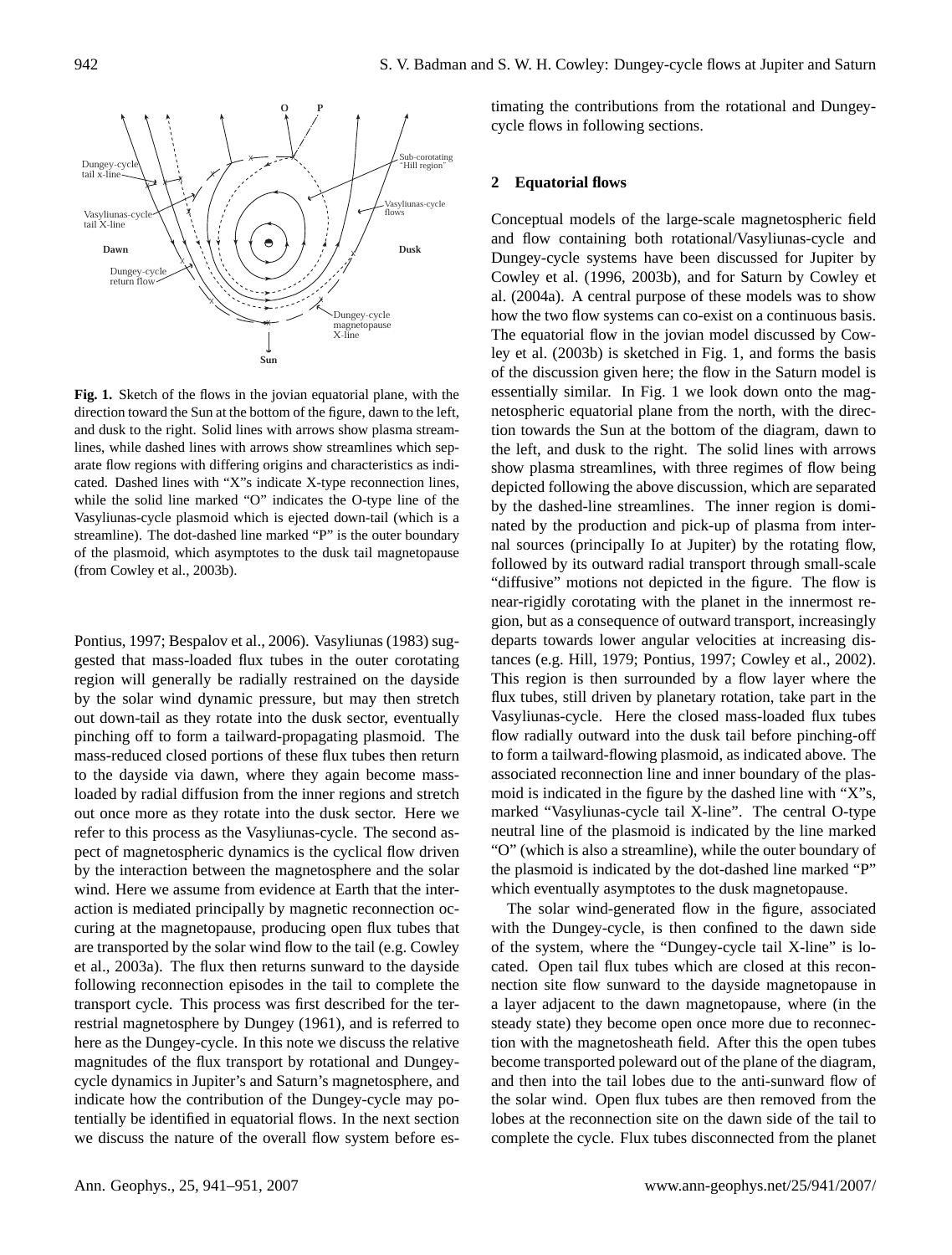at this site flow tailward on the dawn side of the tailwardpropagating plasmoid. Overall, this picture shows that these large-scale plasma flow systems can co-exist on a continuous basis. It is nevertheless recognised that in reality both Vasyliunas-cycle and Dungey-cycle processes are likely to be time-dependent (e.g. Woch et al. 2004; Cowley et al., 2005a), and may also involve nightside flows that are more spatially structured than those depicted here, as speculated upon by Kivelson and Southwood (2005).

In terms of the observed plasma regions in Jupiter's magnetosphere, we suppose that the mass-loaded sub-corotating region corresponds to the jovian "middle magnetosphere", which is dominated by the presence of an equatorial plasmacurrent sheet containing outwardly-diffusing cool iogenic plasma. We also suppose that the surrounding region of mass-reduced flux tubes flowing around the boundary via dawn from the Vasyliunas- and Dungey-cycle reconnection sites in the tail together form the "outer magnetosphere" region on the dayside, characterised by relatively strong southward-pointing fields in the equatorial plane and the lack of a central current sheet, as originally suggested by Cowley et al. (1996). In subsequent discussions Cowley et al. (2003b, 2005b) emphasised the Dungey-cycle contributions to this layer, while Kivelson and Southwood (2005) emphasise the Vasyliunas-cycle contribution. Here we will discuss in more detail the relative contributions of these two processes to the formation of the layer. We also recognise that the character of the layer will evolve as the plasma is transported from dawn around the dayside, due to reconnection-associated flux erosion at the magnetopause as depicted in Fig. 1, as well as to radial transport of plasma from the interior region (Kivelson and Southwood, 2005).

# **3 Rotational and Dungey-cycle flux transport at Jupiter and Saturn**

It is evident from the above discussion that the flux transport driven by planetary rotation and by the Dungey-cycle will dominate in differing parts of the magnetosphere. Generally, rotation-driven flows will dominate in the inner regions of closed field lines, while the Dungey-cycle is critical in the formation of open tail lobes, which, at Jupiter, extend antisunward of the planet by several AU to roughly the orbit of Saturn (Behannon et al., 1983; Cowley et al., 2003b). It is nevertheless important for an overall understanding of the nature of these systems to compare quantitatively the flux transport due to these processes, such that we can assess, for example, the contribution of the Dungey-cycle return flows to the equatorial transport in the outer magnetosphere. These topics are conveniently discussed in terms of the relative voltages associated with the motional electric field  $E=-v\times B$  due to these flow systems, where  $\nu$  is the plasma velocity and **B** the magnetic field, since by Faraday's law a voltage of 1 V corresponds to a flux transport of  $1 \text{Wb s}^{-1}$ . In this section

we thus first review recent results concerning the Dungeycycle voltage at Jupiter and Saturn, and then compare them with estimates of the flow driven by planetary rotation.

#### 3.1 Flux transport associated with Dungey-cycle flow

Until recent times only rather crude spot estimates had been made of the magnetopause reconnection rates that initiate the Dungey-cycle at Jupiter and Saturn (e.g. Kennel and Coroniti, 1975). Recently, however, more detailed estimates have been published, based on the growing collection of interplanetary data obtained in the vicinity of the planetary orbits by the Ulysses and Cassini spacecraft (Jackman et al., 2004; Nichols et al., 2006). These studies employed an empirical formula for the magnetopause reconnection voltage in terms of upstream interplanetary parameters, which was validated and adapted from studies at the Earth (e.g. Perrault and Akasofu, 1978; Milan et al., 2004), given by

$$
V_{DC} = v_{SW} B_{\perp} L_0 \cos^4(\theta/2) \quad . \tag{1}
$$

Here  $v_{SW}$  is the velocity of the solar wind,  $B_{\perp}$  is the magnitude of the interplanetary magnetic field (IMF) vector perpendicular to the flow, and  $\theta$  is the "clock angle" of this vector measured from the planet's north magnetic axis projected onto a plane perpendicular to the planet-Sun line. Length  $L_0$  is then such that the field-perpendicular width of the solar wind channel which reconnects with the planetary field is given by  $L_0 \cos^4(\theta/2)$ . This width is a maximum equal to  $L_0$  when  $\theta = 0^\circ$  i.e. when the IMF points northward opposite to the equatorial planetary field, and falls to small values beyond θ∼90◦ . From a study of reconnection rates at Earth, Milan et al. (2004) found a value for the scale length  $L_0 \sim 5 R_E$  i.e. approximately half the sub-solar magnetopause stand-off distance. For Jupiter and Saturn  $L_0$  has therefore been scaled according to the size of the magnetospheres, such that  $L_0 \sim 30R_J$  (on average) at Jupiter, while  $L_0$ ∼10  $R_s$  at Saturn.

The interplanetary medium at the orbital distances of Jupiter and Saturn typically exhibits strong variations during each ∼25-day solar rotation due to the effect of both corotating interaction regions (CIRs) and coronal mass ejection (CME) events. As a consequence, the reconnection voltages estimated from Eq. (1) show corresponding strong temporal variations over such intervals due principally to changes in the strength of the IMF, upon which further modulation is superposed at shorter periods due to the clock angle effect. Lowest field strengths and voltages occur during several-day CIR rarefaction regions during which the solar wind speed falls with time, while highest field strengths and voltages occur during few-day CIR compression regions when the solar wind speed increases (usually across paired shocks) and during few-day CMEs. Considering first the results for Jupiter, Nichols et al. (2006) studied three extended intervals of Ulysses data as the spacecraft flew near Jupiter's orbital path during 1992, 1998 and 2004, and one further interval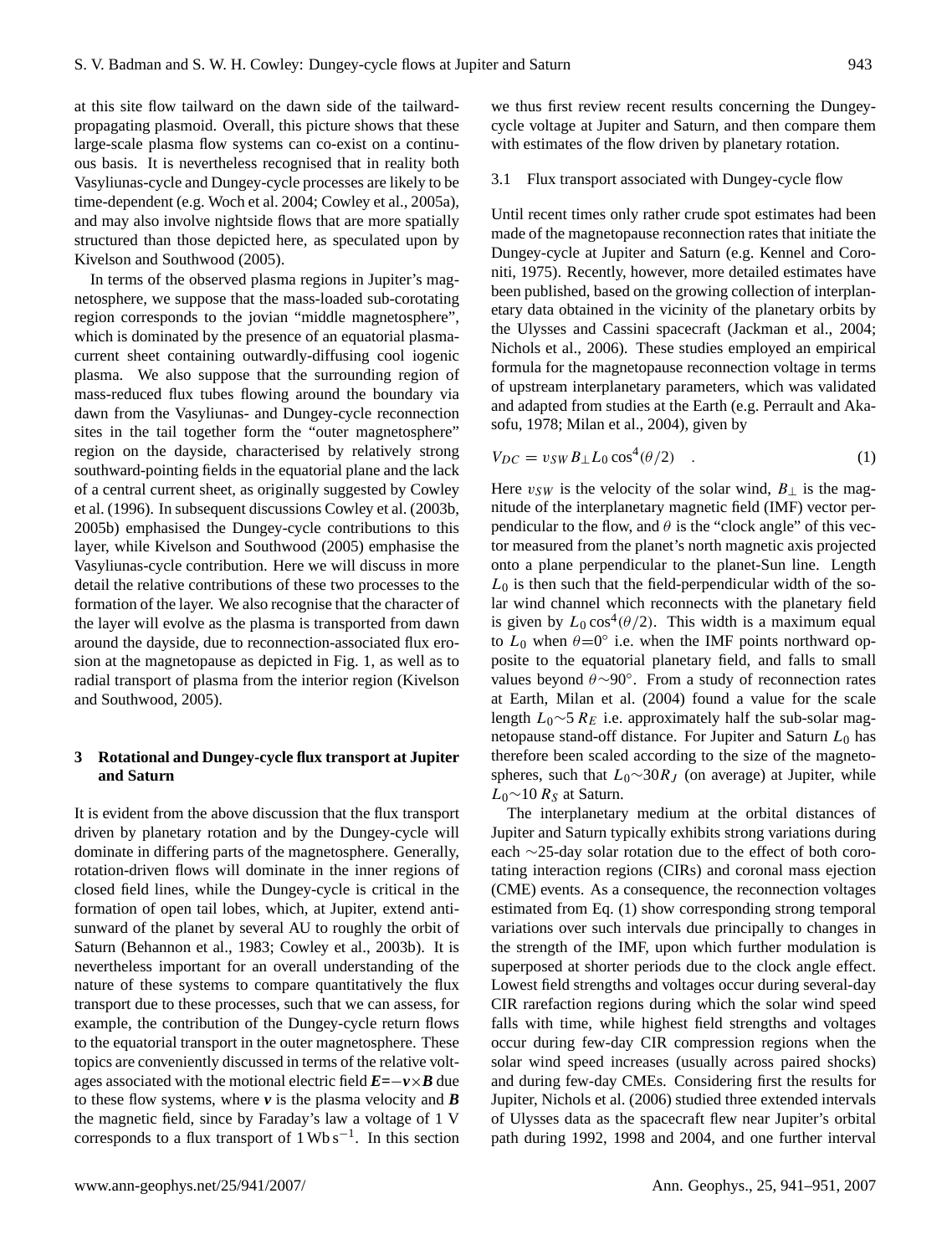of data obtained by Cassini during its fly-by of Jupiter at the end of 2000. The data thus span a complete solar cycle, though the variations over the cycle were found to be relatively modest. Typical magnetopause reconnection voltages were estimated to be  $V_{DC}$ ∼150 kV during rarefaction regions, which occur ∼90% of the time, increasing by an order of magnitude to  $V_{DC} \sim 1MV$  during CIR compressions and CMEs, which occur ∼10% of the time (i.e. in one or two intervals of ∼2–3 days total duration during each solar rotation). These and subsequent voltage values are listed in Table 1, for purposes of comparison. The open flux produced during the extended rarefaction intervals integrates to ∼300 GWb over one solar rotation, while that produced in the relatively short-lived compression regions integrates to  $\sim$ 200 GWb. The total open flux produced over a solar rotation is thus ∼500 GWb, corresponding to an overall average magnetopause reconnection rate of ∼250 kV. Since the jovian magnetotail contains ∼300–500 GWb of flux per lobe, the averaged tail flux replenishment time is thus estimated to be ∼15–25 days, with a consequent tail length of ∼4–6 AU consistent with the above discussion.

Considering now the case for Saturn, Jackman et al. (2004) employed a ∼6-month interval of interplanetary data measured by Cassini as it approached Saturn at the start of 2004, corresponding to the declining phase of the solar cycle. Their results (again listed in Table 1) indicate typical reconnection voltages of  $V_{DC} \sim 25 \text{ kV}$  during rarefaction regions, which occur ∼85% of the time, increasing to  $V_{DC}$ ∼150 kV during CIR compressions, which occur ∼15% of the time (i.e. one or two intervals of ∼4 days total duration during each solar rotation). The open flux produced during rarefaction regions then integrates to ∼50 GWb in each solar rotation, while that produced in compression regions also integrates to ∼50 GWb. The total amount of open flux created is then ∼100 GWb per solar rotation, corresponding to an averaged magnetopause reconnection rate of ∼45 kV. Since the kronian magnetotail contains ∼25–40 GWb of open flux per lobe, the averaged tail flux replenishment time is estimated to be ∼6–10 days, with a consequent tail length of ∼1.5– 2.5 AU.

It should be noted here that the values determined above using Eq. (1) are estimates of the reconnection rate at the magnetopause, while we are particularly interested in the Dungey-cycle contribution to flux transport on closed field lines in the outer magnetosphere following reconnection in the tail, as depicted in Fig. 1. It is firstly evident that the averaged Dungey-cycle tail reconnection rate, and consequent closed flux transport rate in the outer magnetosphere, must be equal to the averaged magnetopause reconnection rate, estimated above to be ∼250 kV at Jupiter and ∼45 kV at Saturn. Beyond this it seems reasonable to assume that the tail reconnection rate approximately follows the variations in the magnetopause reconnection rate during each solar rotation, such that the averaged tail reconnection rate at Jupiter would be ∼150 kV during rarefaction regions, increasing to ∼1 MV during CIR compression regions and CMEs. The corresponding values for Saturn are ∼25 kV for rarefaction regions and ∼150 kV for compressions, in good agreement with the findings of Badman et al. (2005) based on analysis of auroral data from the January 2004 Cassini-HST campaign. In addition to this, however, we note that at Earth tail reconnection tends to be impulsive, resulting in substorms and other nightside flow burst phenomena that may be triggered internally or by interplanetary events (e.g. Lyons et al., 1997; Boudouridis et al., 2003, 2004; Milan et al., 2006). The consequence is that while the magnetopause reconnection rate at Earth, averaged over all interplanetary conditions, is ∼30 kV, the typical tail reconnection rate, when it occurs, is ∼90 kV, lasting for about one third of the time (Milan et al., 2004, 2006). It should therefore be recognised that the typical tail reconnection rates at Jupiter and Saturn, when they do occur, may be higher than the magnetopause reconnection rates estimated above, but lasting for correspondingly shorter intervals. If a similar factor of three applies at Jupiter as at Earth, for example, the tail reconnection rate might be  $\sim$ 3 MV during compression regions, though occurring for a total of only ∼1 day during each solar rotation. Similarly, the tail reconnection rate at Saturn might be ∼450 kV, occurring for a total of ∼1.5 days per solar rotation according to the above discussion.

## 3.2 Flux transport associated with rotational flow and comparison with the Dungey-cycle

We now consider the flux transport driven by the planetary rotation and compare it with that due to the Dungey-cycle flows considered above. If planetary magnetic flux  $\Phi$  rotates at angular velocity  $\omega$ , such that the rotation period is  $T=2\pi/\omega$ , then the rotational flux transport and voltage associated with the flow is given by

$$
V_{\text{ROT}} = \frac{\Phi}{T} = \frac{\Phi \omega}{2\pi} \quad . \tag{2}
$$

Generally the plasma will sub-corotate at a fraction  $k$  of the planet's angular velocity  $\Omega_P$ , such that  $\omega = k \Omega_P$ , where for sub-corotation  $0 < k < 1$ . We then have

$$
V_{\text{ROT}} = \frac{k \Phi \Omega_P}{2\pi} = \frac{k \Phi}{T_P} \quad , \tag{3}
$$

where  $T_P = 2\pi / \Omega_P$  is the planetary rotation period. Previous simple estimates of the rotational voltage have generally considered the whole of the planetary flux over a given hemisphere and have assumed rigid corotation  $(k=1)$ , as will initially be assumed here. To estimate the amount of flux in one hemisphere we integrate the principal dipole component of the internal planetary field over the hemisphere. For Jupiter we use the VIP-4 jovian magnetic field model derived by Connerney et al. (1998) to estimate the total hemispheric magnetic flux to be ∼14 000 GWb, such that for rigid corotation with a ∼9.9 h rotation period, the associated flux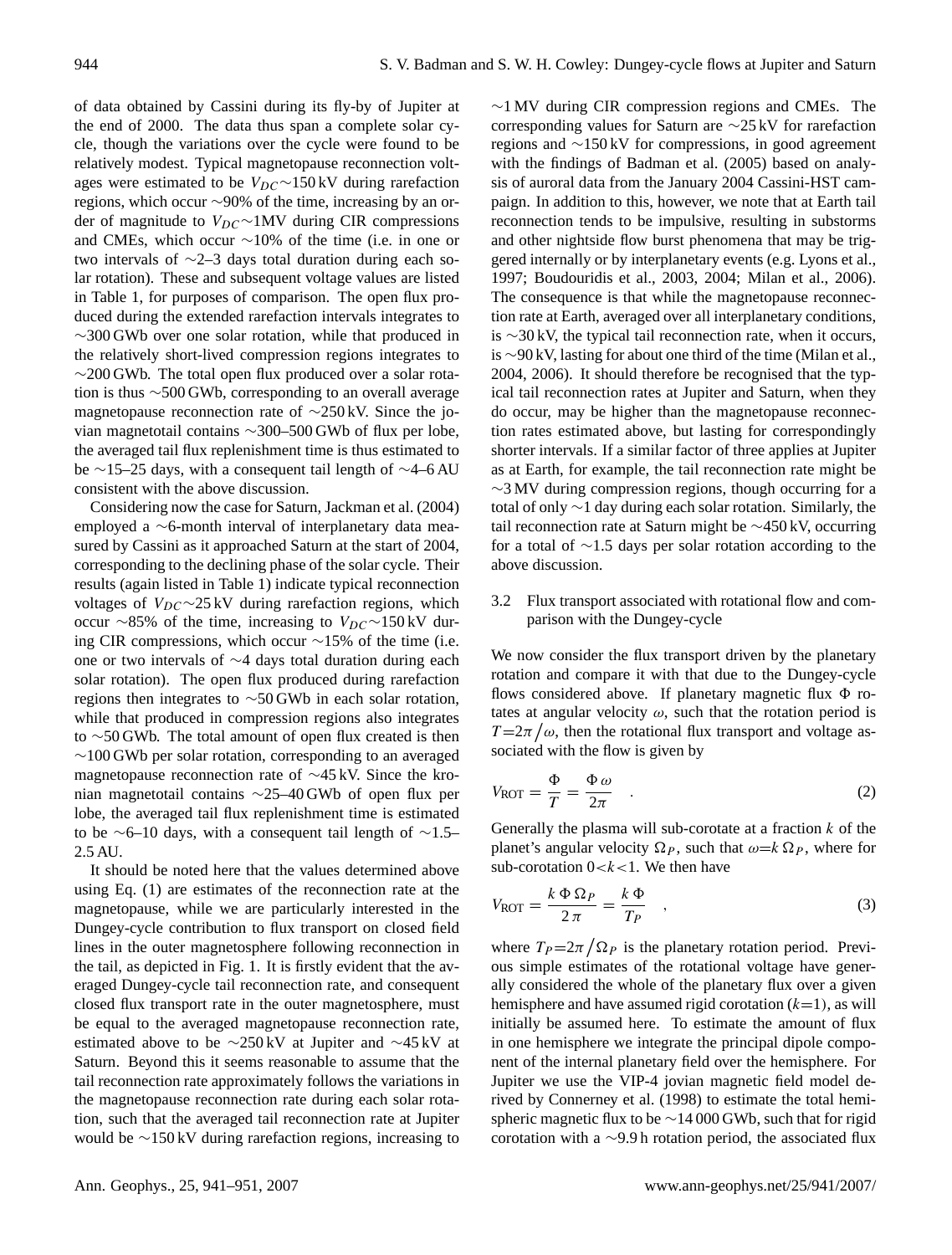| Voltage estimates                                                | Jupiter (MV) | Saturn (MV) |
|------------------------------------------------------------------|--------------|-------------|
| Rotational voltage (total)                                       | 400          | 12          |
| Rotational voltage (middle magnetosphere or ring current region) | 2.5          | $0.4 - 0.6$ |
| Rotational voltage (outer magnetosphere)                         | $2 - 4$      | 0.18        |
| Dungey-cycle voltage (compression region)                        |              | 0.15        |
| Dungey-cycle voltage (rarefaction region)                        | 0.15         | 0.025       |
| Dungey-cycle voltage (average)                                   | 0.25         | 0.045       |

**Table 1.** Summary of estimated Dungey-cycle and rotational voltages for Jupiter and Saturn.

transport is  $V_{ROT}$ ~400 MV (Table 1). Similarly, using the Cassini model of Saturn's magnetic field (Dougherty et al., 2005), we find that at Saturn the total hemispheric magnetic flux is ∼480 GWb, so that with a ∼10.8 h rotation period we obtain  $V_{\text{ROT}}$ ∼12 MV (Table 1). It may be thought that these voltage values represent overestimates since the plasma sub-corotates throughout much of the outer magnetosphere. However, this sub-corotation region maps to within  $\sim$ 20° of the magnetic pole at Jupiter and within ∼25◦ of the pole at Saturn, corresponding to only ∼10% and 20%, respectively, of the total planetary magnetic flux (Cowley et al., 2004b, 2005b), as will be discussed further below. If the plasma rotates on average at approximately half the planetary angular velocity throughout this region, then the above rotational voltage estimates will be reduced by only ∼5% and 10%, respectively, due to this effect. These considerations thus produce only minor corrections to the above total rotational voltage values.

It is thus evident that these rotational voltages very greatly exceed the averaged Dungey cycle flux transports discussed above. Even the estimated compression region Dungey-cycle voltages at Jupiter and Saturn are only ∼1% of these values, or less, which may be taken to imply that the Dungeycycle flows are quite negligible at these planets, except for the production of the extended magnetotail. By comparison, the rotational voltage at Earth computed on the same basis is VROT∼90 kV. The average 30 kV Dungey-cycle reconnection rate in this case is already 30% of the rotational voltage, while the typical rate of tail reconnection, when it occurs, is comparable or larger. We therefore see that the magnetospheres of Jupiter and Saturn are very similar to each other in this respect, but are very different to the magnetosphere of the Earth.

This conclusion on the negligible role of the Dungey-cycle flows at Jupiter and Saturn considerably overstates the case, however, since most of the rotating flux considered above closes in the quasi-dipolar inner regions of the magnetosphere where the fields are strongest. As indicated above, the flux circulating in the outer parts of these magnetospheres is generally a small fraction of the total, and also usually significantly sub-corotates relative to the planet, leading to greatly reduced rotational voltage values for these regions. It may still be the case, therefore, that the Dungey-cycle contributes significantly to the flux transport in the outer regions of these magnetospheres as shown in Fig. 1. To investigate this issue we will now make some estimates of the rotational flux transport specifically in the outer regions of Jupiter's and Saturn's magnetospheres, considering both the middle magnetosphere or "ring current" regions where strong azimuthal currents are present, and the "outer magnetosphere" layer adjacent to the magnetopause where the Vasyliunas-cycle and the Dungeycycle return flow takes place, according to Fig. 1. We begin with Jupiter and first consider the rotational flow in the middle magnetosphere, which we take to extend across the region from where corotation breaks down at  $\sim$ 20 R<sub>J</sub> radial distance to the outer edge at  $\sim$ 60 R<sub>J</sub>. Using the Khurana and Kivelson (1993) model of the equatorial magnetic field, the amount of magnetic flux threading this region is estimated to be ∼160 GWb. The typical plasma angular velocity in this region based on Voyager and Galileo spacecraft data corresponds roughly to  $k=0.6$  (e.g. Kane et al., 1995; Krupp et al., 2001) such that from Eq. (3) we obtain an estimate of the rotational voltage in Jupiter's middle magnetosphere (subscript "MM") of  $V_{\text{ROTMM}}$ ~2.5 MV (Table 1). This value is also in agreement with the theoretical model calculation by Nichols and Cowley (2005), which yields  $V_{\text{ROT MM}}$ ~3 MV across the same region. We can also estimate the rotational voltage across Jupiter's outer magnetosphere layer, which extends from the outer edge of the middle magnetosphere to the magnetopause in the dayside sector of the magnetosphere (see Fig. 1). Since this flux does not complete a full rotation of the planet, such that Eq. (3) is not evidently appropriate, we instead estimate the voltage by integrating the motional electric field  $E_{OM}$  across the outer magnetosphere layer to obtain

$$
V_{\text{ROTOM}} \approx E_{OM} L_{OM} \approx v_{OM} B_{OM} L_{OM}, \tag{4}
$$

where  $v_{OM}$  is the velocity of the plasma,  $B_{OM}$  is the outer magnetosphere field strength, and  $L_{OM}$  is the width of the layer. Spacecraft observations show that the outer magnetosphere layer is  $\sim$ 15 R<sub>J</sub> wide adjacent to the dayside magnetopause, with a field strength of ∼10 nT (e.g. Acuña et al., 1983). The velocity of the plasma in this region is typically v<sub>OM</sub>∼200–400 km s<sup>-1</sup> (i.e. *k*∼0.25–0.5), possibly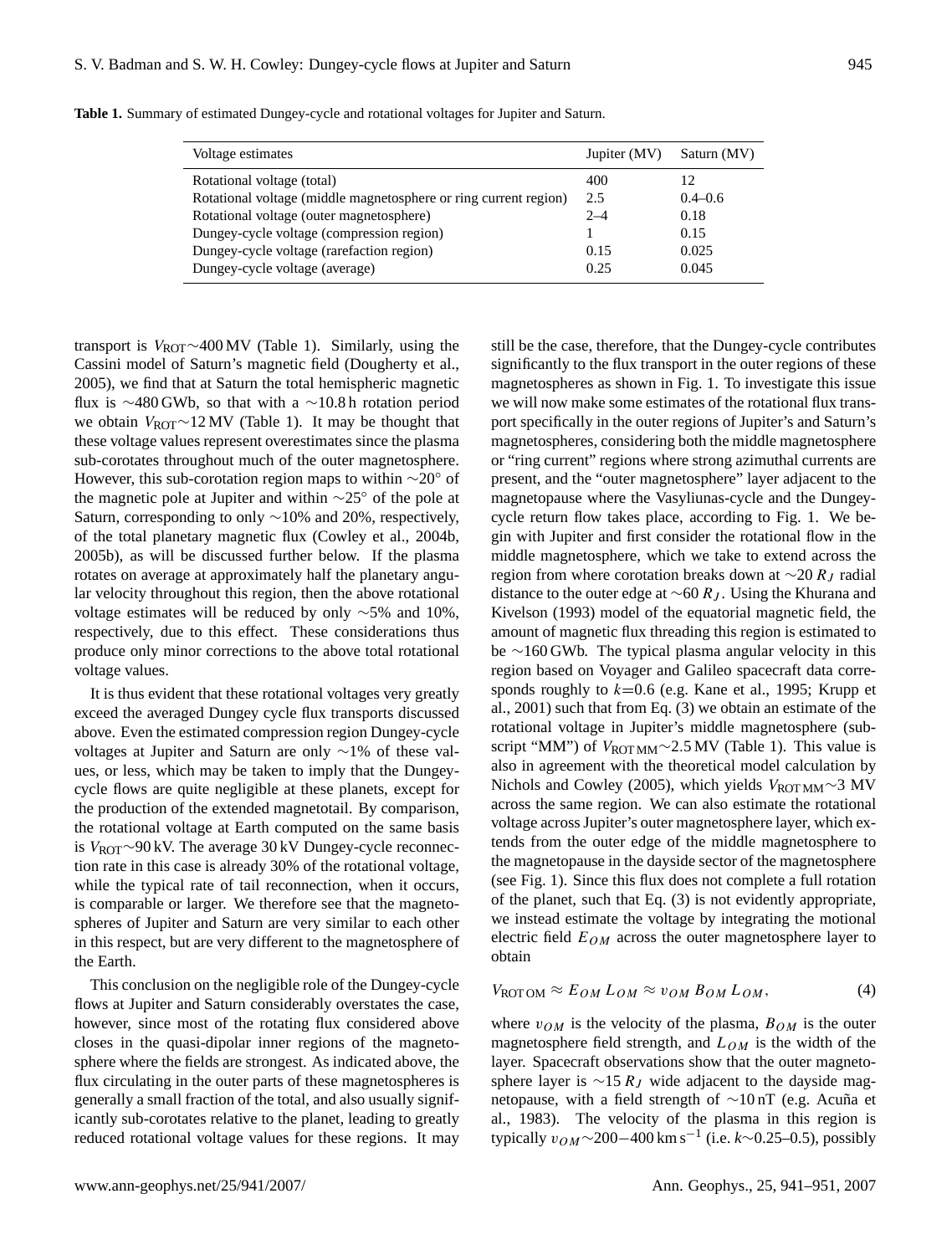depending on the state of expansion of the magnetosphere (e.g. Kane et al., 1995; Krupp et al., 2001). From Eq. (4) we then find the voltage associated with the rotational flow in the outer magnetosphere is V<sub>ROT OM</sub>∼2−4 MV (Table 1). Comparing the voltage values in Table 1 it is thus evident that rarefaction region Dungey-cycle voltages of  $V_{DC}$ ∼150 kV are still small compared with these rotational voltages in both the middle and outer regions of the magnetosphere. However, compression region Dungey-cycle voltages of  $V_{DC}$ ∼1 MV, although occurring only ∼10% of the time, are directly comparable in magnitude with those of the rotational flow in both the middle and outer magnetosphere. When such voltages occur, possibly further augmented by the impulsive tail behaviour discussed above, the Dungey-cycle flows will contribute significantly to the flow in the outer regions of Jupiter's magnetosphere.

Similarly for Saturn's magnetosphere, we first examine the rotational flows in the ring current region, analogous to the middle magnetosphere at Jupiter. Pioneer-11 and Voyager observations show that this extends from an inner edge at ∼6–8 R<sub>S</sub> out to distances of ∼16 R<sub>S</sub> (Connerney et al., 1983; Bunce and Cowley, 2003; Cowley and Bunce, 2003; Cowley et al., 2004b). Cowley et al. (2004b) used a magnetic field model based on Voyager data to show that the amount of magnetic flux threading the equatorial plane between these radial limits is ∼25–40 GWb. Voyager data show that the typical plasma angular velocity in this region corresponds to k∼0.6 (Richardson, 1986; Richardson and Sittler, 1990). From Eq. (3) we then find that the voltage associated with the rotational flow in Saturn's ring current region is  $V_{\text{ROT RC}}$ ~400−600 kV (Table 1). For the outer magnetosphere, the layer between the outer edge of the ring current region and the magnetopause, we again use Eq. (4) with a width  $L_{OM}$ ~6  $R_S$  (e.g. Arridge et al., 2006), a field strength  $B_{OM} \sim 5$  nT (e.g. Dougherty et al., 2005), and a flow speed of  $v \sim 100$  km s<sup>-1</sup> corresponding to  $k \sim 0.7$  (Richardson, 1986; Richardson and Sittler, 1990; Szego et al., 2005; Hartle et al., 2006). Equation (4) then yields an outer magnetosphere rotational voltage of V<sub>ROT OM</sub>∼180 kV (Table 1). Comparing these values with those for the Dungey-cycle at Saturn given in Table 1 shows that, as at Jupiter, these rotational voltages are much larger than the rarefaction region Dungeycycle voltages, estimated to be  $V_{DC}$ ∼25 kV. However, the compression-region Dungey-cycle voltages of ∼150 kV are again competitive, especially if augmented by impulsive tail behaviour, such that when these peak voltages are occurring, the Dungey-cycle flow will have a significant influence in the outer magnetosphere.

To take the argument a step further, we can compute the radial width of the layer that the Dungey-cycle "return" flow contributes to the outer magnetosphere region adjacent to the dawn magnetopause, as depicted in Fig. 1. Following Eq. (4), the voltage across the layer is  $V_{DC} \approx E_{OM} L_{DC}$  where  $E_{OM}$ is the electric field associated with the flow, and  $L_{DC}$  is the layer width perpendicular to the magnetopause. If the plasma

flow velocity in the layer is  $v_{OM}$ , and the magnetic field strength adjacent to the magnetopause is  $B_{OM}$ , as before, this becomes  $V_{DC} \approx v_{OM} B_{OM} L_{DC}$ , such that

$$
L_{DC} \approx \frac{V_{DC}}{v_{OM} B_{OM}} \quad . \tag{5}
$$

Writing the flow velocity in terms of the planetary angular velocity, we have  $v_{OM} = k R_{MP} \Omega_P = \frac{2\pi k R_{MP}}{T_P}$ , where  $R_{MP}$ is the magnetopause radius. Then Eq. (5) becomes

$$
L_{DC} \approx \frac{V_{DC} T_P}{2\pi k R_{MP} B_{OM}} \quad . \tag{6}
$$

For rarefaction region conditions at Jupiter we use  $R_{MP} \sim 90 R_J$  (Joy et al., 2002) in the pre-noon hours (e.g.  $\sim$ 09:00 LT), k $\sim$ 0.25, B<sub>OM</sub> $\sim$ 5 nT, and V<sub>DC</sub> $\sim$ 150 kV (Table 1) to find  $L_{DC} \sim 1 R_J$ , thus representing a minor contribution under these conditions. During CIR- or CMErelated solar wind compressions of the magnetosphere, when  $R_{MP}$  ∼60  $R_J$ ,  $k \sim 0.5$ ,  $B_{OM} \sim 10$  nT, and  $V_{DC} \sim 1$  MV, however, we find  $L_{DC} \sim 4 R_J$ , possibly augmented further if the tail reconnection is impulsive. This represents a more significant contribution to an outer magnetosphere layer of 10– 15  $R_J$  thickness under these conditions. Similarly, under rarefaction region conditions at Saturn we use  $R_{MP} \sim 30 R_S$  in the pre-noon hours (Arridge et al., 2006), k∼0.7 (Richardson, 1986; Richardson and Sittler, 1990; Szego et al., 2005; Hartle et al., 2006), and  $B_{OM} \sim 4$  nT (Dougherty et al., 2005), to obtain a layer width  $L_{DC}$ ∼0.5 R<sub>S</sub> when  $V_{DC}$ ∼25 kV. Under compression region Dungey-cycle conditions when  $V_{DC}$ ∼150 kV we use  $R_{MP}$ ∼20  $R_S$ ,  $k$ ∼0.7, and  $B_{OM}$ ∼10 nT to obtain  $L_{DC}$ ∼2  $R_S$ , which again may be augmented if tail reconnection is impulsive. As at Jupiter, the layer width under rarefaction region conditions at Saturn is small and essentially negligible, but under compression region conditions it becomes a significant contributor to the outer magnetosphere. We note that similar hot plasma layer widths adjacent to Saturn's magnetopause have been estimated on the basis of auroral distributions by Badman et al. (2006).

### **4 Identification of Dungey-cycle flows in the equatorial magnetosphere**

The above discussion indicates that under conditions of peak Dungey-cycle tail reconnection rates associated with interplanetary CIR compressions or CMEs, equatorial "return" flow layers of non-negligible width should exist adjacent to at least the pre-noon magnetopauses at Jupiter and Saturn. The layer may become thinned in the post-noon hours, however, if significant reconnection-related flux tube erosion is present at the dayside magnetopause, as indicated in the steady-state picture shown in Fig. 1. It is then of interest to consider how such layers may be identified, relative to outer magnetosphere flow layers associated with rotational dynamics and the Vasyliunas-cycle. Although not mentioned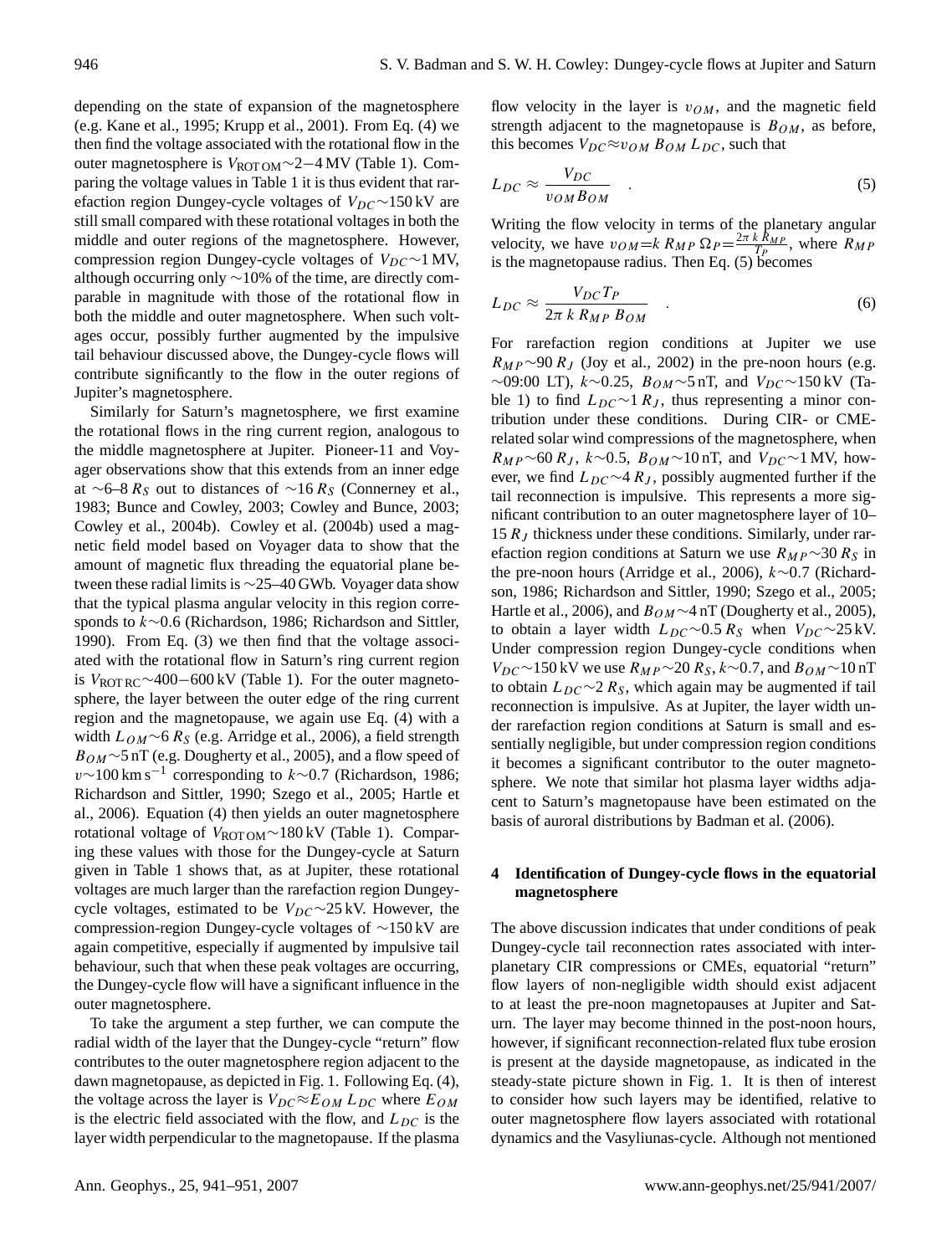in the works cited above in which this model has previously been discussed (Cowley et al., 2003b; 2004a, b), a key difference exists between these layers which could in principle allow their experimental identification. This concerns the differing sources of the hot plasma within these layers, which should result in a strongly different hot ion composition. Since the sub-corotational middle magnetosphere region and Vasyliunas-cycle flows are driven specifically by internal sources combined with planetary rotation, the ion component of these plasmas will be determined by the nature of the internal sources gases. At Jupiter, therefore, this internal plasma will be dominated by sulphur and oxygen ions originating from Io (e.g. Bagenal, 1994; Radioti et al., 2005), while at Saturn it will be dominated by oxygen and hydrogen originating from the icy moons (e.g. Young et al., 2005). The hot plasma in the Dungey-cycle "return" region, however, results from the heating of tail lobe plasma downstream from the tail reconnection site, and will thus consist principally of light ions, hydrogen and helium, originating either from the planet's ionosphere via the polar wind (potentially containing singly-charged helium), or from the solar wind (containing doubly-charged helium).

We can also estimate the temperature of the heated ions within the outer magnetosphere layer. When reconnection occurs in the tail current sheet, either on closed field lines during the Vasyliunas-cycle, or on open field lines during the Dungey-cycle, the newly-closed reconnected field lines contract towards the planet. The ions on the contracting field lines are accelerated approximately to the Alfven speed outside the current sheet,  $V_A = B/\sqrt{\mu_0 m_i n_i}$ , where B is the field strength outside the current sheet, and  $m_i$  and  $n_i$  are the ion mass and number density respectively (e.g. Cowley, 1984). If we assume that the plasma is composed of a single ion species (the dominant contributor to the mass density) then the energy of these ions following acceleration will be

$$
W_i \approx \frac{1}{2} m_i V_A^2 \approx \frac{1}{2} \frac{B^2}{\mu_0 n_i}.
$$
\n<sup>(7)</sup>

The energy per ion thus depends only on the field strength and number density, and not on the ion mass. Considering first the jovian tail current sheet at radial distances of  $\sim$ 100 R<sub>J</sub> where B∼6 nT and  $n_i$ ∼0.01 cm<sup>-3</sup> (e.g. Russell et al., 1998; Frank et al., 2002; Kronberg et al., 2005), we obtain from Eq. (7) an ion energy of ∼10 keV. This value is in agreement with ion temperatures in the current sheet presented by Frank et al. (2002). As the plasma is transported from the tail towards the dayside, its energy may be augmented by factors of ∼2–3 due to adiabatic compression of the contracting flux tubes, such that we then expect the production of a hot-ion plasma with temperatures of a few tens of keV in the dayside outer magnetosphere, both in the Dungey-cycle and the Vasyliunas-cycle layers. Considering now Saturn's magnetotail at a distance of a few tens of  $R<sub>S</sub>$  from the planet, we take values of  $B \sim 3$  nT and

 $n_i \sim 0.01 \text{ cm}^{-3}$  (Ness et al., 1981; Richardson, 1986) to obtain using Eq. (7) an ion energy of ∼2 keV. Again, this energy may be augmented by factors of ∼2–3 due to adiabatic compression of the plasma as it rotates round to the dayside magnetosphere, such that we anticipate hot ion layers of ∼5 keV energy in the dayside outer magnetosphere in this case.

Thus to the extent that cross-field diffusion does not "blur" the ion composition, it should be possible to identify Dungey-cycle "return" flows in the outer magnetospheres of Jupiter and Saturn, and to distinguish them from regions dominated by the dynamics associated with the transport of plasma from internal sources, by examination of the dominant ion species at energies from a few keV to a few tens of keV. According to Fig. 1, the Dungey-cycle flows should form a hot-plasma layer adjacent to the magnetopause in the pre-noon hours if magnetopause reconnection is on-going, but will be more broadly distributed across the dayside region including the dusk sector if it is not. Similar comments apply to the layers of antisunward flow tailward of the reconnection sites in the centre plane of the tail. The tailwardflowing plasma sheet associated with the Dungey-cycle and the closure of open lobe flux on the dawn flank will consist primarily of light ions with ∼ keV energies, while that associated with the tailward-propagating plasmoid formed by the Vasyliunas-cycle will consist principally of heavy ions with similar energies. As indicated above, however, Kivelson and Southwood (2005) have recently speculated that the nightside outflow in Jupiter's magnetotail is associated with sequential outflow events that involve episodes of plasmoid ejection and open flux closure on much smaller spatial scales than is envisaged in Fig. 1. In this case the Vasyliunas-cycle and Dungey-cycle "return" flows may become inextricably interlinked, such that no separate flow components with individual ion composition signatures may occur.

With regard to observations, we note that no directly relevant data concerning the composition of ions at energies of a few keV to a few tens of keV per ion have yet been published for the outer magnetosphere regions of either Jupiter or Saturn. This paper therefore sets out the groundwork for future experimental tests of the ideas on magnetospheric structure and dynamics at these giant planets, outlined in Fig. 1. Unfortunately it appears unlikely that definitive information can be derived for Jupiter's outer magnetosphere from existing data from the Galileo orbiter. The reader is referred to publications by e.g. Frank et al. (2002) and Frank and Paterson (2004) for discussion of the limitations in ion mass resolution of the Galileo instrumentation in the above energy range. Mass-resolved ion data is available from Galileo, but at energies of typically hundreds of keV per ion (e.g. Radioti et al., 2005), corresponding to the high-energy tail of the thermal populations of central interest here. The anisotropies of these energetic ions have been employed to study the flows in Jupiter's magnetosphere (e.g. Krupp et al., 2001; Woch et al., 2004), and have been used to identify flow bursts in the jovian tail attributed to mass-release and the Vasyliunas-cycle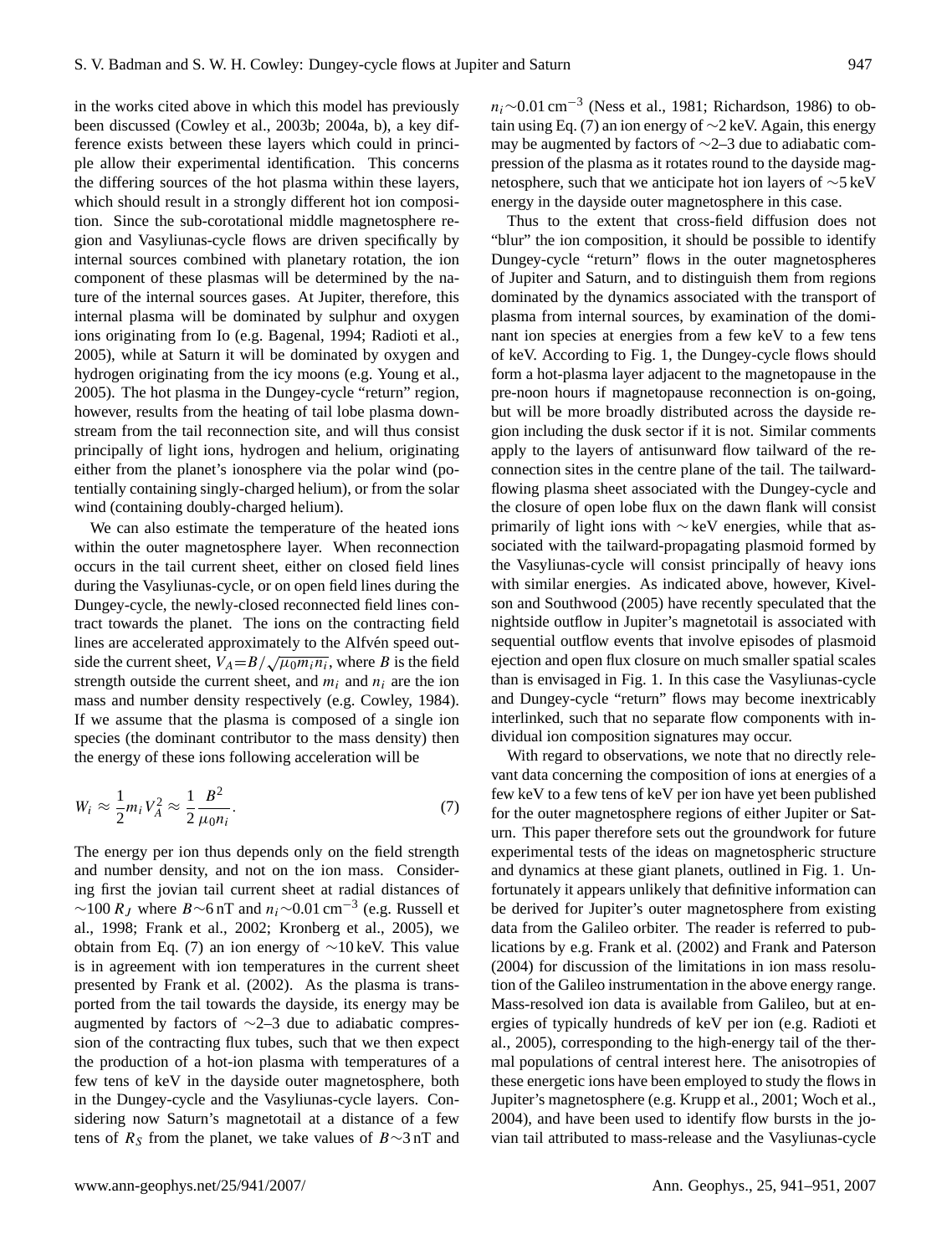(Woch et al., 1999; Kronberg et al., 2005). At Saturn, hot plasma injections from the magnetotail have been observed by Cassini energetic neutral atom imaging data by Mitchell et al. (2005), and have been attributed to tail reconnection similar to substorms at Earth. These data include suprathermal fluxes of mass-resolved hydrogen and oxygen at energies from several tens to a few hundred keV, again above the thermal ion energy range estimated here. Mass-resolved ion data at thermal energies should also become available from the Cassini plasma spectrometer (Young et al., 2004), but these observations may be difficult at the thermal plasma densities envisaged here (few times 0.01 cm−<sup>3</sup> ). Nevertheless we hope that the theoretical discussion given here concerning the physical significance of such observations will provide impetus for detailed future studies of such data.

#### **5 Summary**

In this paper we have considered the contribution of the solar wind-driven Dungey-cycle to flux transport in the closed field regions of Jupiter's and Saturn's magnetospheres. Our estimates of the Dungey-cycle voltage in these systems have been derived from recent studies based on spacecraft measurements of the interplanetary medium near the orbits of these planets, combined with an empirical formula for the magnetopause reconnection rate validated at Earth. These values have then been compared with the voltages associated with the flows driven by planetary rotation. While the traditional comparison with the voltage associated with the rotational transport of the total planetary magnetic flux indicates that Dungey-cycle flows are negligible in these systems, being at most ∼1% of the rotational transport, here we point out that most of this rotational transport takes place in the innermost part of the system where the fields are strongest. If instead we consider only the rotational flows associated with the middle and outer regions of these magnetospheres, we find that while they are still more than an order of magnitude larger than the averaged Dungey-cycle voltages, and those occurring during solar wind rarefaction regions, they are of the same order as the typical Dungey-cycle voltages occurring in these systems during CIR compression regions and CMEs, namely ∼1 MV at Jupiter and ∼150 kV at Saturn. Under such conditions, therefore, the Dungey-cycle contributes a significant transport of magnetic flux within the outer parts of the closed field regions of these magnetospheres. Specifically, the width of the Dungey-cycle "return" flow layer inside the pre-noon dayside magnetopause is then estimated to be typically  $\sim$ 4 R<sub>J</sub> in Jupiter's magnetosphere and  $\sim$ 2 R<sub>S</sub> in Saturn's magnetosphere, occurring  $∼10\%$  of the time, compared with about one planetary radius or less during rarefaction regions. Thicker layers may occur if the tail reconnection is impulsive, but then lasting for correspondingly shorter intervals of time.

We also suggest that it may be possible to experimentally identify such layers inside these magnetospheres through the hot ion composition, provided the "blurring" effect of crossfield particle diffusion is not too strong. While regions driven by planetary rotation should be dominated by heavy-ion plasmas originating from internal moon sources, the Dungeycycle layers should principally contain hot light ions originating from either the planet's ionosphere or the solar wind. Estimates of the typical ion temperatures at Jupiter are ∼10 keV in the tail and ∼20–30 keV in the dayside outer magnetosphere, while for Saturn the energies are ∼2 keV in the tail and ∼5 keV ion the dayside outer magnetosphere.

*Acknowledgements.* Work at Leicester was supported by PPARC grant PPA/G/O/2003/00013. S. V. Badman was supported by a PPARC Quota Studentship, and S. W. H. Cowley by a Royal Society Leverhulme Trust Senior Research Fellowship.

Topical Editor I. A. Daglis thanks I. Dandouras and another referee for their help in evaluating this paper.

#### **References**

- Acuña, M. H., Behannon, K. W., and Connerney, J. E. P.: Jupiter's magnetic field and magnetosphere, in: Physics of the Jovian Magnetosphere, edited by: Dessler, A. J., Cambridge Univ. Press, Cambridge, U.K., p. 1–50, 1983.
- Arridge, C. S., Achilleos, N., Dougherty, M. K., Khurana, K. K., and Russell, C. T.: Modeling the size and shape of Saturn's magnetopause with variable dynamic pressure, J. Geophys. Res., 111, A11227, doi:10.1029/2005JA011574, 2006.
- Badman, S. V., Bunce, E. J., Clarke, J. T., Cowley, S. W. H., Gérard, J.-C., Grodent, D., and Milan, S. E.: Open flux estimates in Saturn's magnetosphere during the January 2004 Cassini-HST campaign, and implications for reconnection rates, J. Geophys. Res., 110, A11216, doi:10.1029/2005JA011240, 2005.
- Badman, S. V., Cowley, S. W. H., Gérard, J.-C., and Grodent, D.: A statistical analysis of the location and width of Saturn's southern auroras, Ann. Geophys., 24, 3533–3545, 2006, [http://www.ann-geophys.net/24/3533/2006/.](http://www.ann-geophys.net/24/3533/2006/)
- Bagenal, F.: Empirical model of the Io plasma torus: Voyager measurements, J. Geophys. Res., 99, 11 043–11 062, 1994.
- Behannon, K. W., Lepping, R. P., and Ness, N. F.: Structure and dynamics of Saturn's outer magnetosphere and boundary regions, J. Geophys. Res., 88, 8791–8800, 1983.
- Bespalov, P. A., Davydenko, S. S., Cowley, S. W. H., and Nichols, J. D.: Interchange instability of the plasma disk in Jupiter's middle magnetosphere and its relation to the radial plasma density distribution, Ann. Geophys., 24, 2043–2055, 2006, [http://www.ann-geophys.net/24/2043/2006/.](http://www.ann-geophys.net/24/2043/2006/)
- Boudouridis, A., Zesta, E., Lyons, L. R., Anderson, P. C., and Lummerzheim, D.: Effect of solar wind pressure pulses on the size and strength of the auroral oval, J. Geophys. Res., 108, 8012– 8027, doi:10.1029/2002JA009373, 2003.
- Boudouridis, A., Zesta, E., Lyons, L. R., Anderson, P. C., and Lummerzheim, D.: Magnetospheric reconnection driven by solar wind pressure fronts, Ann. Geophys., 22, 1367–1378, 2004, [http://www.ann-geophys.net/22/1367/2004/.](http://www.ann-geophys.net/22/1367/2004/)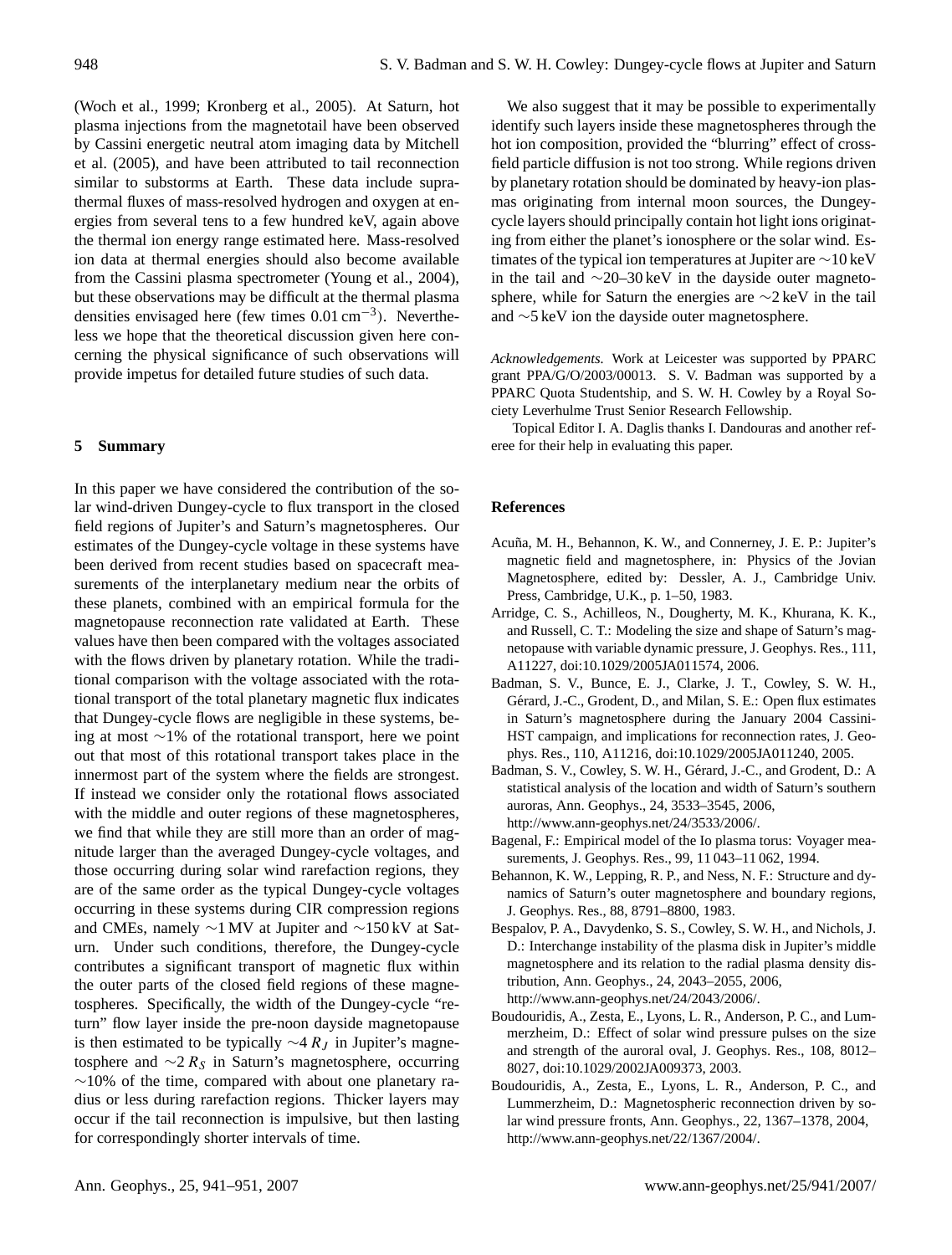Bunce, E. J. and Cowley, S. W. H.: A note on the ring current in Saturn's magnetosphere: Comparison of magnetic data obtained during the Pioneer-11 and Voyager-1 and -2 fly-bys, Ann. Geophys., 21, 661–669, 2003,

[http://www.ann-geophys.net/21/661/2003/.](http://www.ann-geophys.net/21/661/2003/)

- Bunce, E. J., Cowley, S. W. H., Wright, D. M., Coates, A. J., Dougherty, M. K., Krupp, N., Kurth, W. S., and Rymer, A. M.: In-situ observations of a solar wind compression-induced hot plasma injection in Saturn's tail, Geophys. Res. Lett., 32, L20S04, doi:10.1029/2005GL022888, 2005.
- Clarke, J. T., Gérard, J.-C., Grodent, D., Wannawichian, S., Gustin, J., Connerney, J., Crary, F., Dougherty, M., Kurth, W., Cowley, S. W. H., Bunce, E. J., Hill, T., and Kim, J.: Morphological differences between Saturn's ultraviolet aurorae and those of Earth and Jupiter, Nature, 433, 717–719, 2005.
- Connerney, J. E. P., Acuna, M. H., Ness, N. F.: Currents in Saturn's magnetosphere, J. Geophys. Res., 88, 8779–8789, 1983.
- Connerney, J. E. P., Acuña, M. H., Ness, N. F., and Satoh, T.: New models of Jupiter's magnetic field constrained by the Io flux tube footprint, J. Geophys. Res., 103, 11 929–11 940, 1998.
- Cowley, S. W. H.: The distant geomagnetic tail in theory and observation, in: Magnetic Reconnection in Space and Laboratory Plasmas, edited by: Hones Jr., E.W., American Geophysical Union, Washington, D.C., USA, p. 228–239, 1984.
- Cowley, S. W. H. and Bunce, E. J.: Corotation-driven magnetosphere-ionosphere coupling currents in Saturn's magnetosphere and their relation to the auroras, Ann. Geophys., 21, 1691–1707, 2003,

[http://www.ann-geophys.net/21/1691/2003/.](http://www.ann-geophys.net/21/1691/2003/)

- Cowley, S. W. H., Balogh, A., Dougherty, M. K., Dunlop, M. W., Edwards, T. M., Forsyth, R. J., Laxton, N. F., and Staines, K.: Plasma flow in the jovian magnetosphere and related magnetic effects: Ulysses observations, J. Geophys. Res., 101, 15 197– 15 210, 1996.
- Cowley, S. W. H., Nichols, J. D., and Bunce, E. J.: Distributions of current and auroral precipitation in Jupiter's middle magnetosphere computed from steady-state Hill-Pontius angular velocity profiles: Solutions for current sheet and dipole magnetic field models, Planet. Space Sci., 50, 717–734, 2002.
- Cowley, S. W. H., Davies, J. A., Grocott, A., Khan, H., Lester, M., McWilliams, K. A., Milan, S. E., Provan, G., Sandholt, P. E., Wild, J. A., and Yeoman, T. K.: Solar wind-magnetosphereionosphere interactions in the Earth's plasma environment, Phil. Trans. A, 361, 113–126, 2003a.
- Cowley, S. W. H., Bunce, E. J., Stallard, T. S., and Miller, S.: Jupiter's polar ionospheric flows: theoretical interpretation, Geophys. Res. Lett., 30, 1220–1223, doi:10.1029/2002GL016030, 2003b.
- Cowley, S. W. H., Bunce, E. J., and Prangé, R.: Saturn's polar ionospheric flows and their relation to the main auroral oval, Ann. Geophys., 22, 1379–1394, 2004a.
- Cowley, S. W. H., Bunce, E. J., and O'Rourke, J. M.: A simple quantitative model of plasma flows and currents in Saturn's polar ionosphere, J. Geophys. Res., 109, A05212, doi:10.1029/2003JA010375, 2004b.
- Cowley, S. W. H., Badman, S. V., Bunce, E. J., Clarke, J. T., Gérard, J.-C., Grodent, D., Jackman, C. M., Milan, S. E., and Yeoman, T. K.: Reconnection in a rotation-dominated magnetosphere and its relation to Saturn's auroral dynamics, J. Geo-

phys. Res., 110, A02201, doi:10.1029/2004JA010796, 2005a.

- Cowley, S. W. H., Alexeev, I. I., Belenkaya, E. S., Bunce, E. J., Cottis, C. E., Kalegaev, V. V., Nichols, J. D., Prangé, R., and Wilson, F. J.: A simple axi-symmetric model of magnetosphereionosphere coupling currents in Jupiter's polar ionosphere, J. Geophys. Res., 110, A11209, doi:10.1029/2005JA011237, 2005b.
- Dougherty, M. K., Achilleos, N., Andre, N., et al.: Cassini magnetometer observations during Saturn orbit insertion, Science, 307, 1266–1270, 2005.
- Dungey, J. W.: Interplanetary field and the auroral zones, Phys. Rev. Lett., 6, 47–48, 1961.
- Frank, L. A., Paterson, W. R., and Khuarana, K. K.: Observations of thermal plasmas in Jupiter's magnetotail, J. Geophys. Res., 107, A11003, doi:10.1029/2001JA000077, 2002.
- Frank, W. A. and Paterson, W. R.: Plasmas observed near local noon in Jupiter's magnetosphere with the Galileo spacecraft, J. Geophys. Res., 109, A11217, doi:10.1029/2002JA009795, 2004.
- Gérard, J.-C., Grodent, D., Gustin, J., Saglam, A., Clarke, J. T., and Trauger, J. T.: Characteristics of Saturn's FUV aurora observed with the Space Telescope Imaging Spectrograph, J. Geophys. Res., 109, A09207, doi:10.1029/2004JA010513, 2004.
- Grodent, D., Clarke, J. T., Kim, J., Waite Jr., J. H., and Cowley, S. W. H.: Jupiter's main oval observed with HST-STIS, J. Geophys. Res., 108, 1389–1404, doi:10.1029/2003JA009921, 2003a.
- Grodent, D., Clarke, J. T., Waite Jr., J. H., Cowley, S. W. H., Gérard, J.-C., and Kim, J.: Jupiter's polar auroral emissions, J. Geophys. Res., 108, 1366–1374, doi:10.1029/2003JA010017, 2003b.
- Grodent, D., Gérard, J.-C., Cowley, S. W. H., Bunce, E. J., and Clarke, J. T.: Variable morphology of Saturn's southern ultraviolet aurora, J. Geophys. Res., 110, A07215, doi:10.1029/2004JA010983, 2005.
- Gurnett, D. A., Kurth, W. S., Hospodarsky, G. B., et al.: Radio and plasma wave observations at Saturn from Cassini's approach and first orbit, Science, 307, 1255–1259, 2005.
- Gustin, J., Gerard, J.-C., Grodent, D., Cowley, S. W. H., Clarke, J. ´ T., and Grard, A.: Energy-flux relationship in the FUV jovian aurora deduced from HST-STIS spectral observations, J. Geophys. Res., 109, A10205, doi:10.1029/2003JA010365, 2004.
- Gustin, J., Cowley, S. W. H., Gérard, J.-C., Gladstone, G. R., Grodent, D., and Clarke, J. T.: Characteristics of jovian morning bright FUV aurora from HST/STIS imaging and spectral observations, J. Geophys. Res., 111, A09220, doi:10.1029/2006JA011730, 2006.
- Hartle, R. E., Sittler Jr., E. C., Neubauer, F. M., Johnson, R. E., Smith, H. T., Crary, F., McComas, D. J., Young, D. T., Coates, A. J., Simpson, D., Bolton, S., Reisenfeld, D., Szego, K., Berthelier, J. J., Rymer, A., Vilppola, J., Steinberg, J. T., and André, N.: Preliminary interpretation of Titan plasma interaction as observed by the Cassini Plasma Spectrometer: Comparisons with Voyager 1, Geophys. Res. Lett., 33, L08201, doi:10.1029/2005GL024817, 2006.
- Hill, T. W.: Inertial limit on corotation, J. Geophys. Res., 84, 6554– 6558, 1979.
- Hill, T. W., Dessler, A. J., and Goertz, C. K.: Magnetospheric models, in: Physics of the Jovian Magnetosphere, edited by: Dessler, A. J., Cambridge Univ. Press, Cambridge, UK, p. 353– 394, 1983.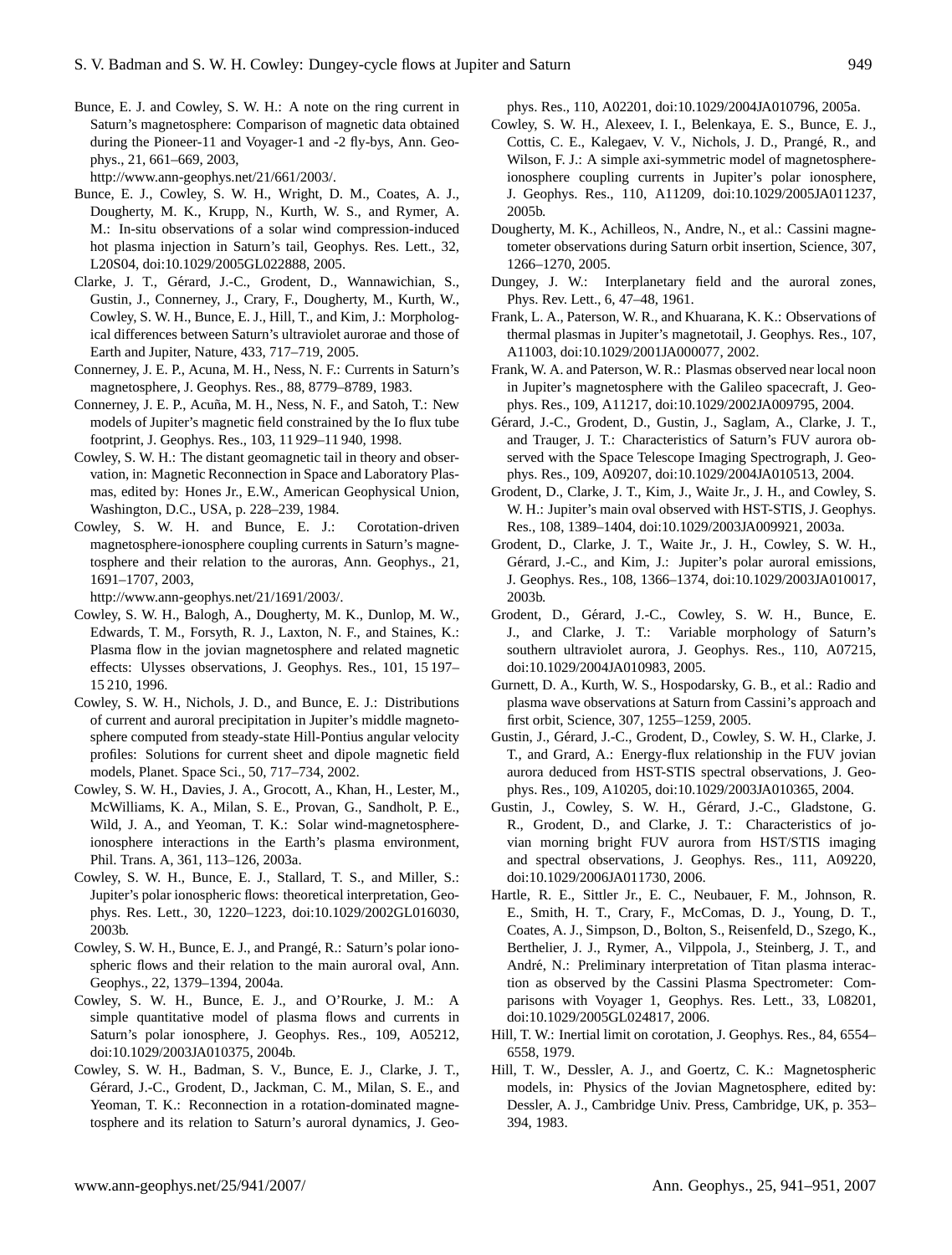- Jackman, C. M., Achilleos, N., Bunce, E. J., Cowley, S. W. H., Dougherty, M. K., Jones, G. H., Milan, S. E., and Smith, E. J.: Interplanetary magnetic field at ∼9AU during the declining phase of the solar cycle and its implications for Saturn's magnetospheric dynamics, J. Geophys. Res., 109, A11203, doi:10.1029/2004JA010614, 2004.
- Jackman, C. M. and Cowley, S. W. H.: A model of the plasma flow and current in Saturn's polar ionosphere under conditions of strong Dungey-cycle driving, Ann. Geophys., 24, 1029–1055, 2006,

[http://www.ann-geophys.net/24/1029/2006/.](http://www.ann-geophys.net/24/1029/2006/)

- Joy, S. P., Kivelson, M. G., Walker, R. J., Khurana, K. K., Russell, C. T., and Ogino, T.: Probabilistic models of the jovian magnetopause and bow shock locations, J. Geophys. Res., 107, 1309–1325, doi:10.1029/2001JA009146, 2002.
- Kane, M., Mauk, B. H., Keath, E. P., and Krimigis, S. M.: Hot ions in the jovian magnetodisc: A model for Voyager 2 low-energy charged particle measurements, J. Geophys. Res., 100, 19 473– 19 486, 1995.
- Kennel, C. F. and Coroniti, F. V.: Is Jupiter's magnetosphere like a pulsar's or Earth's?, in: The magnetospheres of Earth and Jupiter, edited by: Formisano, V., D. Reidel, Norwell, Mass., p. 451–477, 1975.
- Khurana, K. K. and Kivelson, M. G.: Inference of the angular velocity of plasma in the jovian magnetosphere from the sweepback of magnetic field, J. Geophys. Res., 98, 67–80, 1993.
- Kivelson, M. G. and Southwood, D. J.: Dynamical consequences of two modes of centrifugal instability in Jupiter's outer magnetosphere, J. Geophys. Res., 110, A12209, doi:10.1029/2003JA011176, 2005.
- Krimigis, S. M., Mitchell, D. G., Hamilton, D. C., et al.: Dynamics of Saturn's magnetosphere from MIMI during Cassini's orbital insertion, Science, 307, 1270–1273, 2005.
- Kronberg, E. A., Woch, J., Krupp, N., Lagg, A., Khurana, K. K., and Glassmeier, K.-H.: Mass release at Jupiter: Substorm-like processes in the jovian magnetotail, J. Geophys. Res., 110, A03211, doi:10.1029/2004JA010777, 2005.
- Krupp, N., Lagg, A., Livi, S., Wilken, B., Woch, J., Roelof, E. C., and Williams, D. J.: Global flows of energetic ions in Jupiter's equatorial plane: First-order approximation, J. Geophys. Res., 106, 26 017–26 032, 2001.
- Louarn, P., Roux, A., Perraut, S., Kurth, W. S., and Gurnett, D. A.: A study of the jovian "energetic magnetospheric events" observed by Galileo: role in the radial plasma transport, J. Geophys. Res., 105, 13 073–13 088, 2000.
- Lyons, L. R., Blanchard, G. T., Samson, J. C., Lepping, R. P., Yamamoto, T., and Moretto, T.: Coordinated observations demonstrating external substorm triggering, J. Geophys. Res, 102, 27 039–27 051, 1997.
- Milan, S. E., Cowley, S. W. H., Lester, M., Wright, D. M., Slavin, J. A., Fillingim, M., Carlson, C. W., and Singer, H. J.: Response of the magnetotail to changes in the open flux content of the magnetosphere, J. Geophys. Res., 109, A04220, doi:10.1029/2003JA010350, 2004.
- Milan, S. E., Provan, G., and Hubert, B.: Magnetic flux transport in the Dungey cycle: A survey of dayside and nightside reconnection rates, J. Geophys. Res., 112, A01209, doi:10.1029/2006JA011642, 2006.

Mitchell, D. G., Brandt, P. C., Roelof, E. C., Dandouras, J., Krim-

igis, S. M., Mauk, B. M., Paranicas, C. P., Krupp, N., Hamilton, D. C., Kurth, W. S., Zarka, P., Dougherty, M. K., Bunce, E. J., Shemansky, D. E.: Energetic ion acceleration in Saturn's magnetotail: Substorms at Saturn?, Geophys. Res. Lett., 32, L20S01, doi:10.1029/2005GL022647, 2005.

- Ness, N. F., Acuña, M. H., Lepping, R. P., Connerney, J. E. P., Behannon, K. W., Burlaga, L. F., and Neubauer, F. M.: Magnetic field studies by Voyager 1: Preliminary results at Saturn, Science, 212, 211–217, 1981.
- Nichols, J. D. and Cowley, S. W. H.: Magnetosphere-ionosphere coupling currents in Jupiter's middle magnetosphere: effect of precipitation-induced enhancement of the ionospheric Pedersen conductivity, Ann. Geophys., 22, 1799–1827, 2004, [http://www.ann-geophys.net/22/1799/2004/.](http://www.ann-geophys.net/22/1799/2004/)
- Nichols, J. D. and Cowley, S. W. H.: Magnetosphere-ionosphere coupling currents in Jupiter's middle magnetosphere: effect of magnetosphere-ionosphere decoupling by field-aligned auroral voltages, Ann. Geophys., 23, 799–808, 2005, [http://www.ann-geophys.net/23/799/2005/.](http://www.ann-geophys.net/23/799/2005/)
- Nichols, J. D., Cowley, S. W. H., and McComas, D. J.: Magnetopause reconnection rate estimates for Jupiter's magnetosphere based on interplanetary measurements at ∼5 AU, Ann. Geophys., 24, 393–406, 2006,

[http://www.ann-geophys.net/24/393/2006/.](http://www.ann-geophys.net/24/393/2006/)

- Nichols, J. D., Bunce, E. J., Clarke, J. T., Cowley, S. W. H., Gérard, J.-C., Grodent, D., and Pryor, W. R.: Response of Jupiter's UV auroras to interplanetary conditions as observed by the Hubble Space Telescope during the Cassini fly-by campaign, J. Geophys. Res., 112, A02203, doi:10.1029/2006JA012005, 2007.
- Paranicas, C., Mitchell, D. G., Roelof, E. C., Brandt, P. C., Williams, D. J., Krimigis, S. M., and Mauk, B. H.: Periodic intensity variations in global ENA images of Saturn, Geophys. Res. Lett., 32, L21101, doi:10.1029/2005GL023656, 2005.
- Perrault, P. and Akasofu, S.-I.: A study of geomagnetic storms, Geophys. J. Roy. Astron. Soc., 54, 547–573, 1978.
- Pontius Jr., D. H.: Radial mass transport and rotational dynamics, J. Geophys. Res., 102, 7137–7150, 1997.
- Radioti, A., Krupp, N., Woch, J., Lagg, A., Glassmeier, K.-H., and Waldrop, L. S.: Ion abundance ratios in the Jovian magnetosphere, J. Geophys. Res., 110, A07225, doi:10.1029/2004JA010775, 2005.
- Richardson, J. D.: Thermal ions at Saturn: Plasma parameters and implications, J. Geophys. Res., 91, 1381–1389, 1986.
- Richardson, J. D. and Sittler Jr., E.C.: A plasma density model for Saturn based on Voyager observations, J. Geophys. Res., 95, 12 019–12 031, 1990.
- Russell, C. T., Khurana, K. K., Huddleston, D. E., Kivelson, M. G.: Localized reconnection in the near jovian magnetotail, Science, 280, 1061–1064, 1998.
- Siscoe, G. L. and Summers, D.: Centrifugally-driven diffusion of iogenic plasma, J. Geophys. Res., 86, 8471–8479, 1981.
- Southwood, D. J. and Kivelson, M. G.: Magnetospheric interchange motion, J. Geophys. Res., 94, 299–308, 1989.
- Szego, K., Bebesi, Z., Erdos, G., Foldy, L., Crary, F., McComas, D. J., Young, D. T., Bolton, S., Coates, A. J., Rymer, A. M., Hartle, R. E., Sittler, E. C., Reisenfeld, D., Bethelier, J. J., Johnson, R. E., Smith, H. T., Hill, T. W., Vilppola, J., Steinberg, J., and Andre, N..: The global plasma environment of Titan as